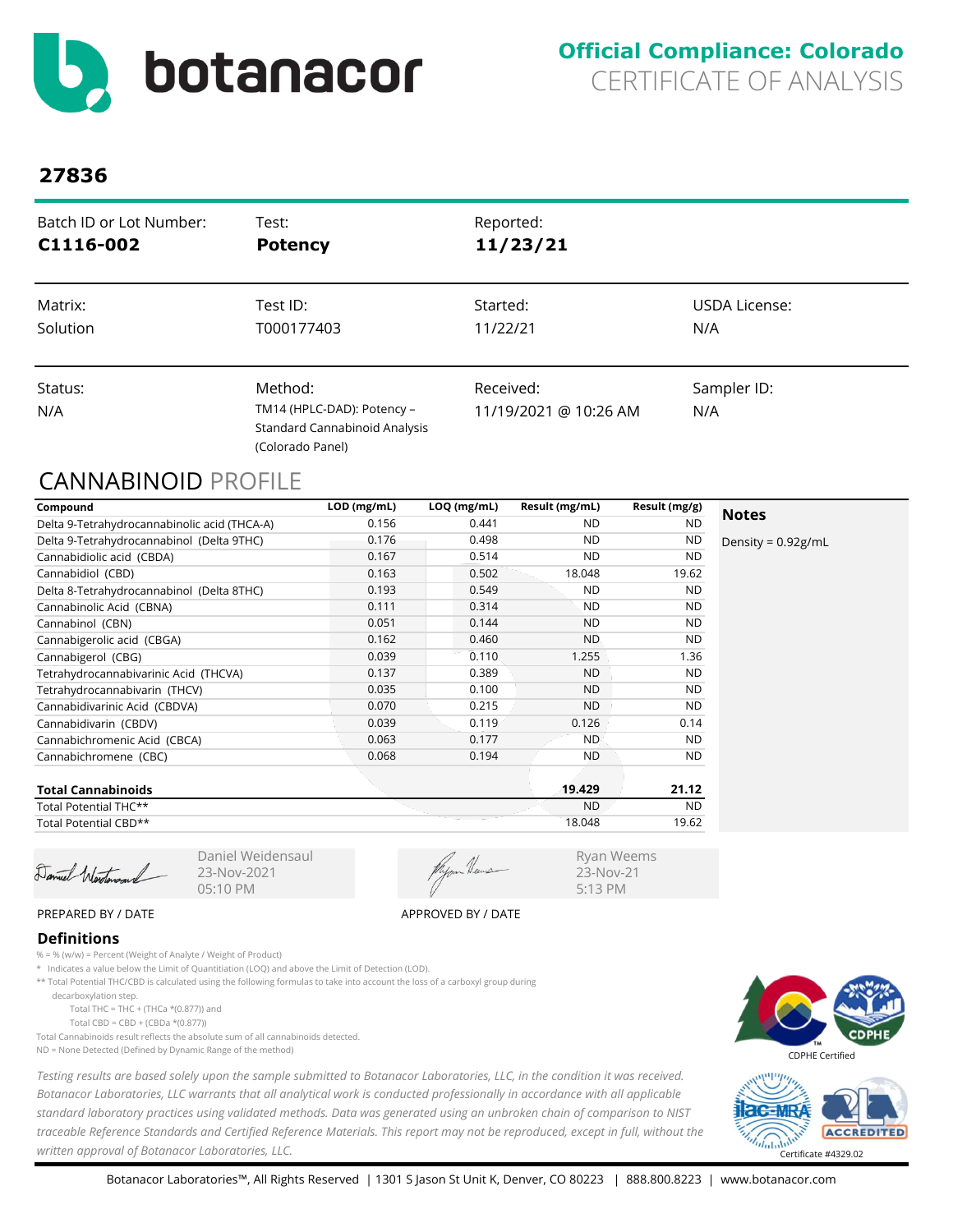

| Batch ID or Lot Number: | Test:                  | Reported:             |               |
|-------------------------|------------------------|-----------------------|---------------|
| C1116-002               | <b>Pesticides</b>      | 11/29/21              |               |
| Matrix:                 | Test ID:               | Started:              | USDA License: |
| Concentrate             | T000177404             | 11/29/21              | N/A           |
| Status:                 | Method:                | Received:             | Sampler ID:   |
| N/A                     | TM17(LC-QQQ LC MS/MS): | 11/19/2021 @ 10:26 AM | N/A           |

# PESTICIDE DETERMINATION

| Compound            | LOQ (ppb) | Result (ppb) | Compound           | LOQ (ppb) | Result (ppb) | Compound             | LOQ (ppb) | Result (ppb) |
|---------------------|-----------|--------------|--------------------|-----------|--------------|----------------------|-----------|--------------|
| Acephate            | 34        | <b>ND</b>    | Fenoxycarb         | 47        | <b>ND</b>    | Paclobutrazol        | 43        | <b>ND</b>    |
| Acetamiprid         | 43        | <b>ND</b>    | Fipronil           | 2         | <b>ND</b>    | Permethrin           | 283       | <b>ND</b>    |
| Avermectin          | 274       | <b>ND</b>    | <b>Flonicamid</b>  | 47        | <b>ND</b>    | <b>Phosmet</b>       | 36        | <b>ND</b>    |
| Azoxystrobin        | 46        | <b>ND</b>    | <b>Fludioxonil</b> | 292       | <b>ND</b>    | <b>Prophos</b>       | 283       | <b>ND</b>    |
| <b>Bifenazate</b>   | 43        | <b>ND</b>    | Hexythiazox        | 41        | <b>ND</b>    | Propoxur             | 43        | <b>ND</b>    |
| <b>Boscalid</b>     | 55        | <b>ND</b>    | <b>Imazalil</b>    | 286       | <b>ND</b>    | Pyridaben            | 287       | <b>ND</b>    |
| Carbaryl            | 41        | <b>ND</b>    | Imidacloprid       | 48        | <b>ND</b>    | Spinosad A           | 35        | <b>ND</b>    |
| Carbofuran          | 43        | <b>ND</b>    | Kresoxim-methyl    | 150       | <b>ND</b>    | Spinosad D           | 51        | <b>ND</b>    |
| Chlorantraniliprole | 47        | <b>ND</b>    | <b>Malathion</b>   | 294       | <b>ND</b>    | <b>Spiromesifen</b>  | 274       | <b>ND</b>    |
| <b>Chlorpyrifos</b> | 500       | <b>ND</b>    | Metalaxvl          | 45        | <b>ND</b>    | Spirotetramat        | 287       | <b>ND</b>    |
| Clofentezine        | 281       | <b>ND</b>    | Methiocarb         | 41        | <b>ND</b>    | <b>Spiroxamine 1</b> | 29        | <b>ND</b>    |
| <b>Diazinon</b>     | 285       | <b>ND</b>    | Methomyl           | 42        | <b>ND</b>    | <b>Spiroxamine 2</b> | 27        | <b>ND</b>    |
| <b>Dichlorvos</b>   | 320       | <b>ND</b>    | <b>MGK 2641</b>    | 158       | <b>ND</b>    | Tebuconazole         | 289       | <b>ND</b>    |
| <b>Dimethoate</b>   | 45        | <b>ND</b>    | <b>MGK 264 2</b>   | 127       | <b>ND</b>    | <b>Thiacloprid</b>   | 43        | <b>ND</b>    |
| E-Fenpyroximate     | 287       | <b>ND</b>    | Myclobutanil       | 42        | <b>ND</b>    | Thiamethoxam         | 36        | ND.          |
| <b>Etofenprox</b>   | 46        | <b>ND</b>    | <b>Naled</b>       | 41        | <b>ND</b>    | Trifloxystrobin      | 48        | ND.          |
| Etoxazole           | 296       | <b>ND</b>    | Oxamyl             | 1500      | <b>ND</b>    |                      |           |              |

Samantha Smil

Sam Smith 11/29/2021 5:56:00 PM

Daniel Westerson

Daniel Weidensaul 11/29/2021 6:39:00 PM

### PREPARED BY / DATE APPROVED BY / DATE

**Definitions**

LOQ = Limit of Quantification ppb = Parts per Billion

*Testing results are based solely upon the sample submitted to Botanacor Laboratories, LLC, in the condition it was received. Botanacor Laboratories, LLC warrants that all analytical work is conducted professionally in accordance with all applicable standard laboratory practices using validated methods. Data was generated using an unbroken chain of comparison to NIST traceable Reference Standards and Certified Reference Materials. This report may not be reproduced, except in full, without the written approval of Botanacor Laboratories, LLC.* 

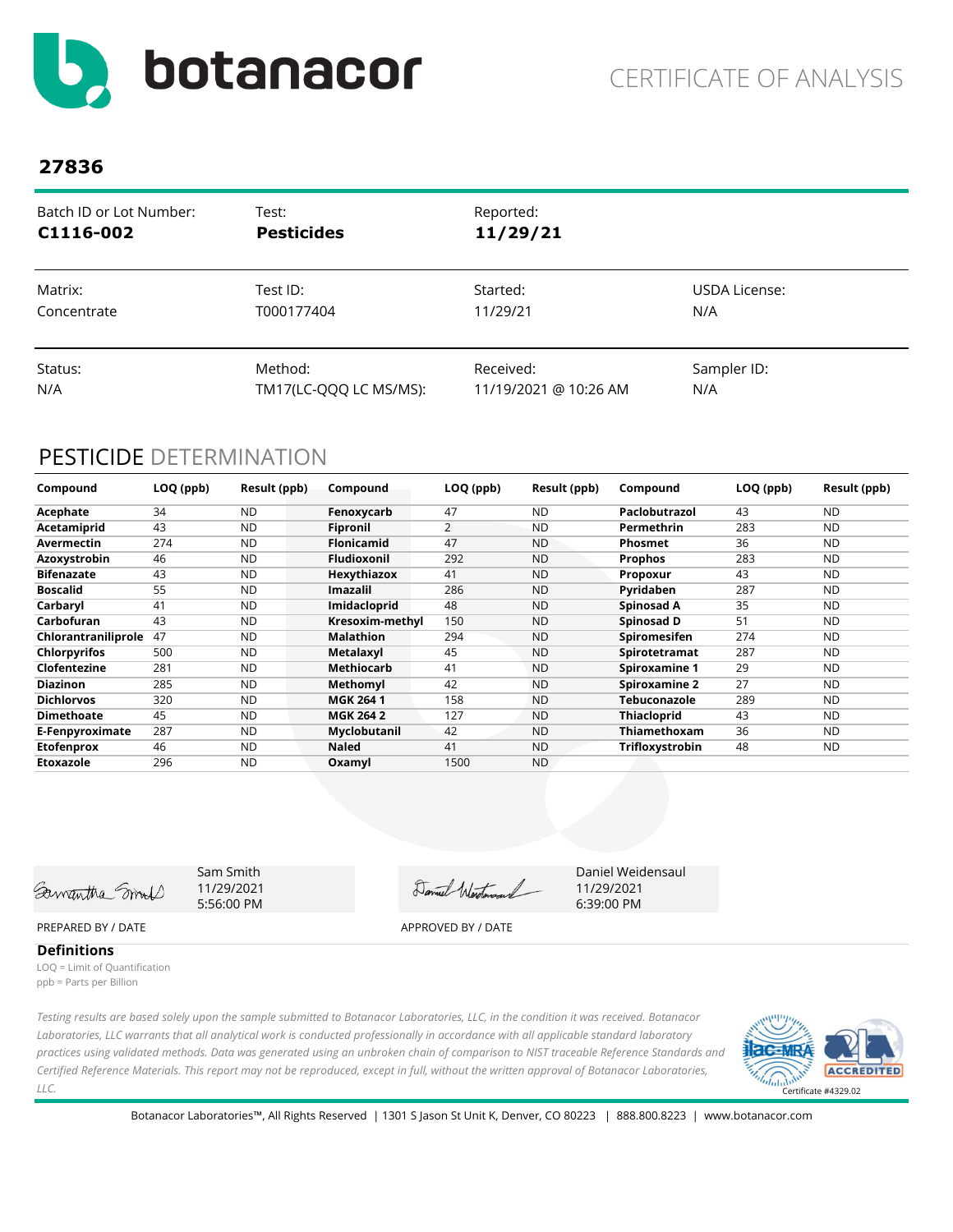

| Batch ID or Lot Number: | Test:                                                      | Reported:                          |                    |
|-------------------------|------------------------------------------------------------|------------------------------------|--------------------|
| C1116-002               | <b>Metals</b>                                              | 11/23/21                           |                    |
| Matrix:                 | Test ID:                                                   | Started:                           | USDA License:      |
| Unit Co                 | T000177406                                                 | 11/22/21                           | N/A                |
| Status:<br>N/A          | Method:<br>TM19 (ICP-MS): Heavy Metals<br>(Colorado Panel) | Received:<br>11/19/2021 @ 10:26 AM | Sampler ID:<br>N/A |

# HEAVY METALS DETERMINATION

| Compound           |                                    | <b>Dynamic Range (ppm)</b> | <b>Result (ppm)</b>               | <b>Notes</b> |
|--------------------|------------------------------------|----------------------------|-----------------------------------|--------------|
| Arsenic            |                                    | $0.040 - 4.04$             | <b>ND</b>                         |              |
| Cadmium            |                                    | $0.042 - 4.23$             | <b>ND</b>                         |              |
| Mercury            |                                    | $0.042 - 4.15$             | <b>ND</b>                         |              |
| Lead               |                                    | $0.042 - 4.23$             | <b>ND</b>                         |              |
| Myon Heus          | Ryan Weems<br>23-Nov-21<br>1:03 PM | Samantha Smort             | Sam Smith<br>23-Nov-21<br>1:07 PM |              |
| PREPARED BY / DATE |                                    | APPROVED BY / DATE         |                                   |              |

### **Definitions**

ND = None Detected (Defined by Dynamic Range of the method)



*Testing results are based solely upon the sample submitted to Botanacor Laboratories, LLC, in the condition it was received. Botanacor Laboratories, LLC warrants that all analytical work is conducted professionally in accordance with all applicable standard laboratory practices using validated methods. Data was generated using an unbroken chain of comparison to NIST traceable Reference Standards and Certified Reference Materials. This report may not be reproduced, except in full, without the written approval of Botanacor Laboratories, LLC.* 

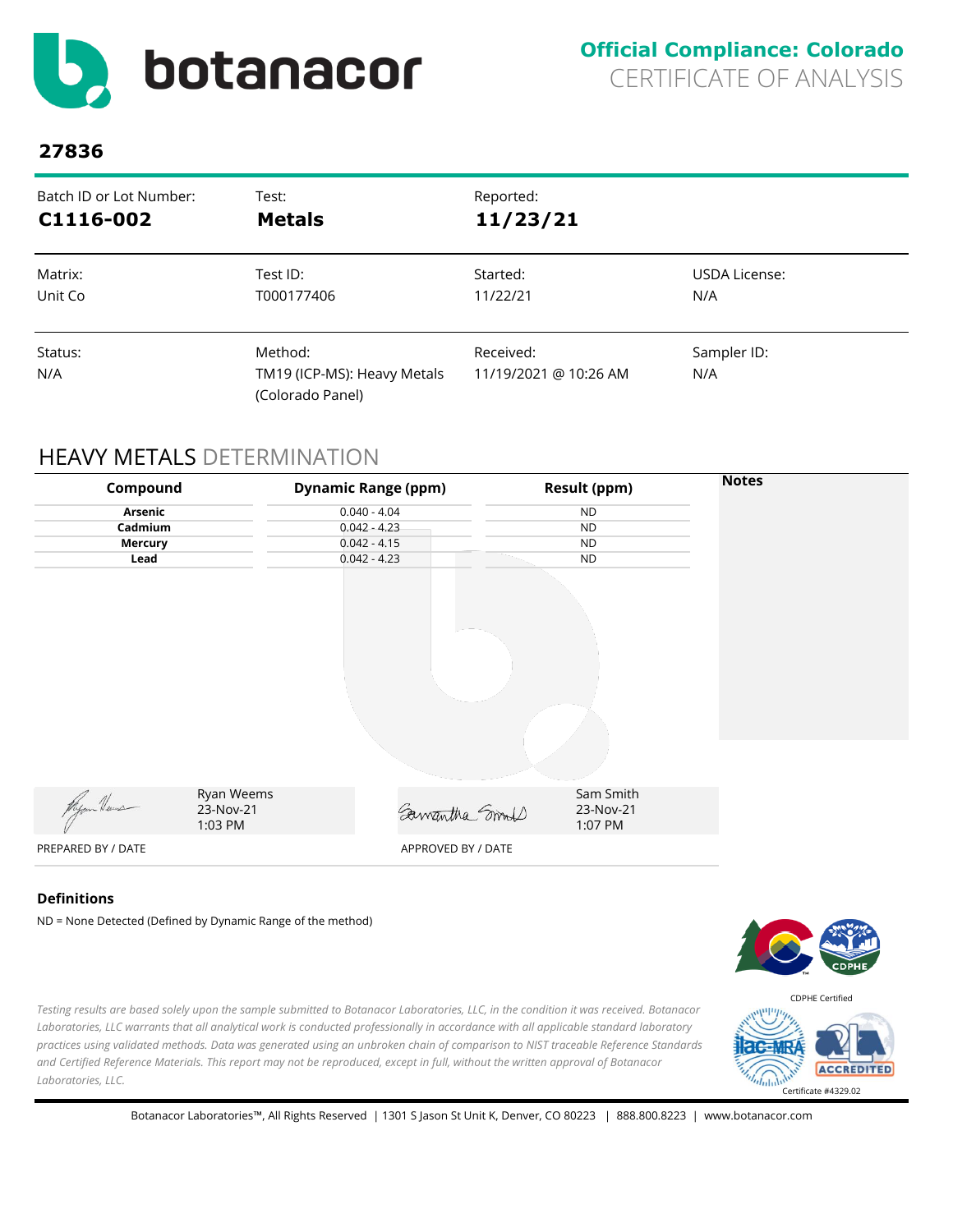

| Batch ID or Lot Number: | Test:                                                               | Reported:                          |                    |
|-------------------------|---------------------------------------------------------------------|------------------------------------|--------------------|
| C1116-002               | <b>Mycotoxins</b>                                                   | 11/29/21                           |                    |
| Matrix:                 | Test ID:                                                            | Started:                           | USDA License:      |
| Concentrate             | T000177408                                                          | 11/24/21                           | N/A                |
| Status:<br>N/A          | Method:<br>TM18 (UHPLC-QQQ LCMS/MS):<br>Mycotoxins (Colorado Panel) | Received:<br>11/19/2021 @ 10:26 AM | Sampler ID:<br>N/A |

# MYCOTOXIN DETERMINATION

| Compound                              |                                    | <b>Dynamic Range (ppb)</b> |                    | <b>Result (ppb)</b>               | <b>Notes</b> |
|---------------------------------------|------------------------------------|----------------------------|--------------------|-----------------------------------|--------------|
| <b>Ochratoxin A</b>                   |                                    | $4.3 - 132.2$              |                    | <b>ND</b>                         | N/A          |
|                                       |                                    |                            |                    |                                   |              |
| <b>Aflatoxin B1</b>                   |                                    | $1.2 - 33.6$               |                    | <b>ND</b>                         |              |
| <b>Aflatoxin B2</b>                   |                                    | $1.2 - 33.7$               |                    | <b>ND</b>                         |              |
| <b>Aflatoxin G1</b>                   |                                    | $1.2 - 33.8$               |                    | <b>ND</b>                         |              |
| <b>Aflatoxin G2</b>                   |                                    | $1.2 - 32.9$               |                    | <b>ND</b>                         |              |
| Total Aflatoxins (B1, B2, G1, and G2) |                                    |                            |                    | <b>ND</b>                         |              |
|                                       |                                    |                            |                    |                                   |              |
| Ryan Heus                             | Ryan Weems<br>29-Nov-21<br>3:49 PM |                            | Samantha Smold     | Sam Smith<br>29-Nov-21<br>4:04 PM |              |
| PREPARED BY / DATE                    |                                    |                            | APPROVED BY / DATE |                                   |              |

### **Definitions**

ND = None Detected (Defined by Dynamic Range of the method)



 $d_{\rm mln}$ 

Certificate #4329.02

**ACCREDITED** 

*Testing results are based solely upon the sample submitted to Botanacor Laboratories, LLC, in the condition it was received. Botanacor Laboratories, LLC warrants that all analytical work is conducted professionally in accordance with all applicable standard laboratory practices using validated methods. Data was generated using an unbroken chain of comparison to NIST traceable Reference Standards and Certified Reference Materials. This report may not be reproduced, except in full, without the written approval of Botanacor Laboratories, LLC.*